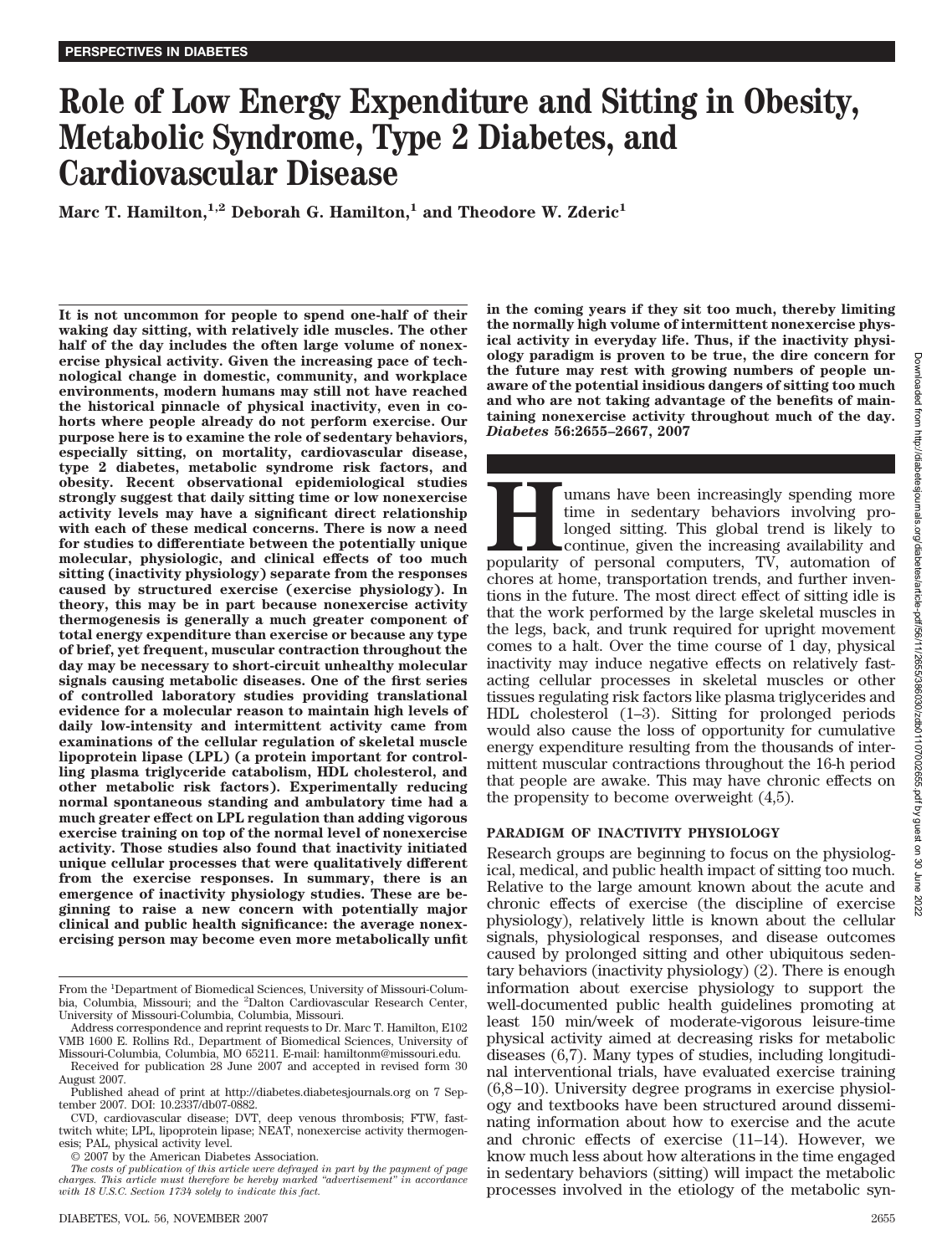

**FIG. 1. A major question raised by the inactivity physiology paradigm is whether the typical person who already does not perform structured exercise regularly will have increased risks of metabolic diseases in the coming years as a result of too much sitting. The red circle shadows the median of 13,344 middle-aged men and women (adapted from ref. 86). As described in the text, the majority of people in the general population already do not follow the prescription for enough moderatevigorous exercise. It logically follows that in people who already do not exercise, it is impossible for higher rates of age-adjusted metabolic syndrome, type 2 diabetes, obesity, and CVD over the coming years to be caused by further exercise deficiency. Inactivity physiology is a discipline concerned with the future of people who may be sitting too much. (Please see http://dx.doi.org/10.2337/db07-0882 for a high-quality digital represention of this figure.)**

drome, type 2 diabetes, obesity, and coronary artery disease. At this time, we are limited mostly to crosssectional studies focused on inactivity (15–20), and even less has been done examining underlying biological mechanisms of action necessary to establish plausible causeand-effect explanations for observational studies (2).

**The first four tenets of inactivity physiology.** The crux of the matter is that there is currently insufficient information about inactivity physiology to prompt new public health policies limiting sitting time and prescribing most forms of nonexercise activity to ameliorate specific risk factors related to metabolic diseases. From the limited amount that has been published, four tenets of inactivity physiology can be conceptualized to help guide further research. The significance of this issue is illustrated in Fig. 1. Conventionally, clinical and public health concerns focus on pushing the curve to the right with exercise prescriptions on top of the normal lifestyle. In contrast, the first tenet of a possible inactivity physiology paradigm shift already proposed (2) is that sitting more and performing less nonexercise activity could theoretically push this curve upward or shift it to the left (Fig. 1), where there is the most risk for disease (16–18,21,22). A standard practice in medicine and public health is to identify unhealthy behaviors and advocate that patients and populations limit those behaviors as much as possible. Thus, it is important to determine whether prolonged sitting time is a high-risk behavior for diseases like coronary artery disease or glucose metabolism in those with type 2 diabetes.

The second tenet of inactivity physiology is that the various times that people spend sitting or participating in exercise-based leisure-time physical activity are distinct classes of behavior, with distinct determinants (5) and independent effects on risk for disease (19,20,23–26). The third, and central, tenet for the paradigm of inactivity

physiology is that some of the specific cellular and molecular processes explaining the responses during inactivity physiology versus exercise physiology are qualitatively different from each other. Because sitting and other sedentary behaviors, as well as nonexercise physical activity, may be quite distinct sets of behaviors and not simply the bottom end of a continuum through to structured exercise, an axiomatic corollary based on the accepted specificity principle is that sitting too much may affect the cellular processes responsible for metabolic risk factors for type 2 diabetes and coronary heart disease differently than structured exercise as previously studied in the field of exercise physiology. Simply put, the hypothesis is that signals harming the human body during too much inactivity are not always the same signals boosting health above normal with a bolus of exercise several times per week on top of nonexercise activity. Furthermore, in one example, the most potent mechanism determining risk factors is gained by maintaining a high volume of daily intermittent lowintensity postural and ambulatory activity (1–3).

The fourth tenet is that in cohorts of people who do not exercise, further increases in age-adjusted rates for coronary artery disease, type 2 diabetes, metabolic syndrome, and obesity cannot be caused by additional exercise deficiency. Thus, if the inactivity physiology paradigm is proven true (it is arguably still a hypothesis at this time), the dire concern for the future may rest with growing numbers of people unaware of the potential insidious dangers of sitting too much or the possible benefits of at least maintaining daily low-intensity intermittent nonexercise activity throughout most of the day. Support for these concepts will require translational studies ranging from observational epidemiology to insights on cellular regulatory mechanisms in animal models and humans. The following review summarizes the current evidence leading to this conceptual framework.

## **A NEW CONCERN FOR FUTURE PUBLIC HEALTH PROBLEMS?**

**Have humans reached the pinnacle for physical inactivity?** One misimpression some laypersons may have is that most people do not engage in substantial physical activity unless they make a conscious effort to exercise. Even with more automation than in the past century, self-professed couch potatoes who never exercise stand and ambulate  $\sim$ 9 h/day during incidental movements (15). People such as homemakers who do not get much time to rest while awake are believed to stand and perform at least light-intensity activity about 12 h/day (27). Accelerometry estimated that sedentary young adults moved their body an equivalent of walking 9 miles/day (28). Even obesesedentary adults have been found to stand and ambulate an average of 6.5 h/day (15). More than 90% of the calories expended in all forms of physical activity were due to this pattern of standing and nonexercise ambulatory movements because individuals did not exercise and because the energy expenditure associated with nonexercise activity thermogenesis (NEAT) while sitting was small (15). Obviously, 6–12 h/day of nonexercise activity is beyond what anyone would exercise regularly. Laboratory rats housed in standard cages without running wheels also recruit postural leg muscles for  $>8$  h/day (29); the local contractile activity in the legs is not without significant consequence for regulatory mechanisms important for risk factors, as will be explained below. Thus, it is important to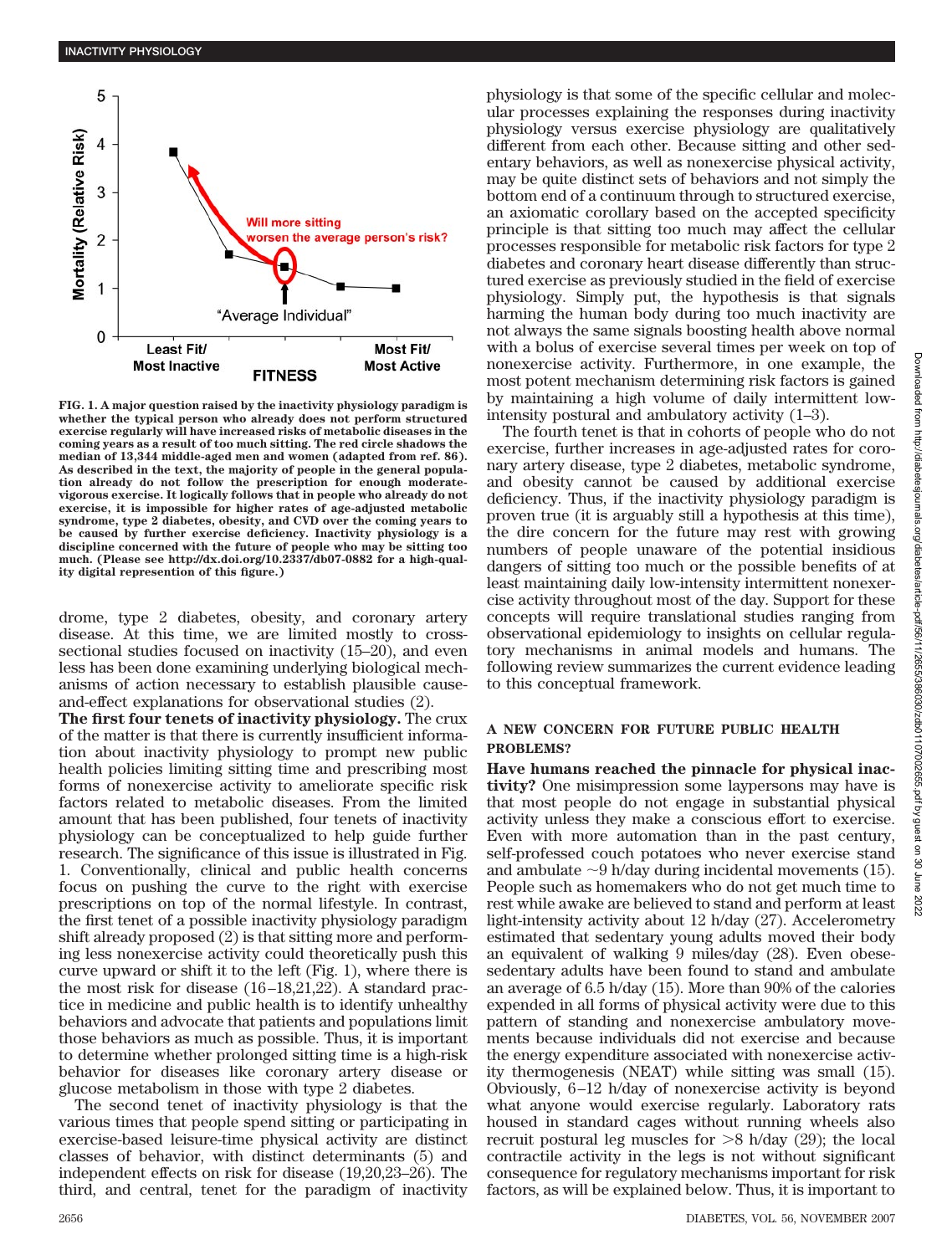

**FIG. 2. Middle-aged men who had to sit many more hours per week and obtain less physical activity had greater risk for premature myocardial infarction (***A***) and mortality from coronary artery disease (***C***) (ref. 17). These general findings were subsequently confirmed in studies in middle-aged women (***B***) (ref. 18) and an elderly group (***D***) (ref. 21). (Please see http://dx.doi.org/10.2337/db07-0882 for a high-quality digital represention of this figure.)**

seek an answer to the question illustrated in Fig. 1; i.e., can the average adult who already does not follow the public health policy prescribing regular moderate-vigorous exercise become even more unhealthy in the coming years if they sit too much and do not maintain sufficient daily nonexercise physical activity? Changes in the technological environments of people's homes, workplaces, and communities, together with societal trends that are contributing to the progression of human inactivity, are continually appearing worldwide, and it is naïve to assume new developments will not appear in the future that will foster a continuation of this trend. Thus, it is unreasonable to assume that humans have necessarily reached the pinnacle of physical inactivity. Creative strategies could hopefully curb this potential problem of inactivity in homes, schools, communities, and workplaces (4).

**Consideration of physical inactivity as a distinct behavioral concern independent of exercise habits.** As described above and in more detail later, the total amount of time and energy expended during exercise is less than that during nonexercise activity. Recent National Health and Nutrition Examination Survey data (as reported by Kruger et al. [30]) reveal that only 28% of Americans are "regularly active" by meeting the current minimal exercise recommendation for  $\sim$  30 min/day for  $\sim$  5 days/week of at least moderate activity. For minority racial groups and less educated people, the numbers are one-half that (30). It logically follows that in people who already do not exercise, it is absolutely impossible for further rates of age-adjusted overweight/obesity, metabolic syndrome, type 2 diabetes, and cardiovascular disease (CVD) over the coming years to be caused by further exercise deficiency. In contrast, nonexercise activity deficiency can still increase profoundly because nearly all people stand and move at least 1 h/day and generally for many hours each day. Thus, in keeping with the first tenet of inactivity physiology, many people are potentially at greater risk for disease in the future by sitting more. Part of the rationale for this concept is based on studies such as those shown in Fig. 2. Furthermore, the specific act of TV viewing as an index of sitting has been studied extensively in cross-sectional studies for both adults and children (5). TV viewing, a highly prevalent leisure-time sedentary behavior, may have detrimental effects on overweight and obesity that can be independent of leisure-time physical activity (5). Interestingly, emerging evidence also indicates that maintaining a high level of daily low-intensity activity may be important independently of moderate-vigorous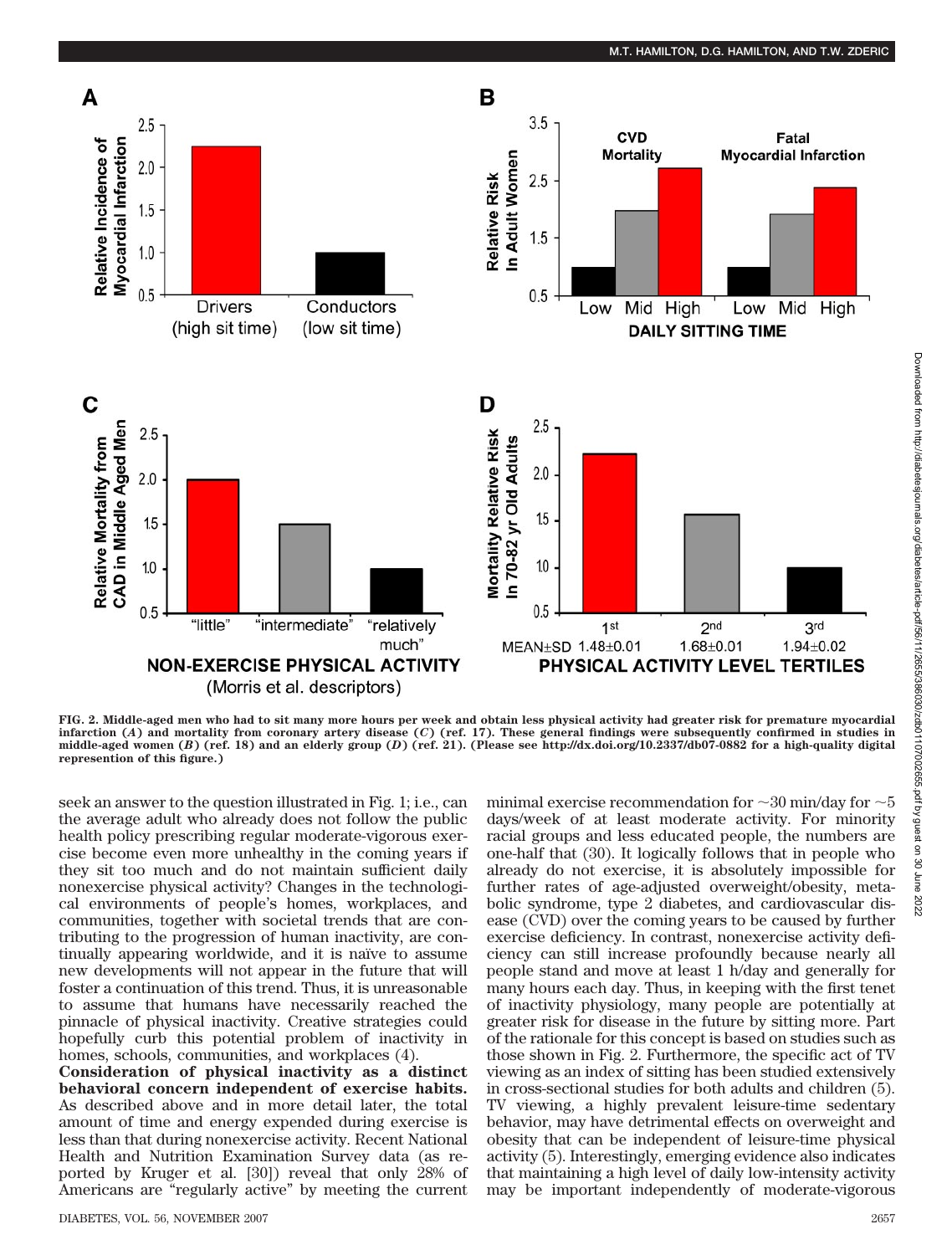#### TABLE 1

Characteristics of inactivity physiology and nonexercise physical activity

| Inactivity physiology                   |                                                                                                                                                                                                                                                           |  |
|-----------------------------------------|-----------------------------------------------------------------------------------------------------------------------------------------------------------------------------------------------------------------------------------------------------------|--|
| Inactivity physiology defined           | Acute and chronic physiological effects of sedentary behaviors (nonexercise activity<br>deficiency)                                                                                                                                                       |  |
| Modality                                | An emphasis on sedentary behaviors while not standing (mostly sitting in humans)                                                                                                                                                                          |  |
| Reference comparison                    | Nonexercise physical activity (NEAT-producing behaviors)                                                                                                                                                                                                  |  |
| Energetics                              | Activity energy expenditure is low during most types of sitting compared with even<br>light-intensity movements when standing                                                                                                                             |  |
| Potential outcomes of prolonged sitting | Cardiovascular disease (Fig. 2), mortality (Fig. 2), metabolic syndrome (refs. 21-24),<br>obesity (refs. 4,5), and deep venous thrombosis (refs. $48-53$ )                                                                                                |  |
| Cellular mechanisms                     | Largely understudied, potentially distinct from exercise (example in Table 2; Figs. 5)<br>and $6)$                                                                                                                                                        |  |
| Nonexercise physical activity           |                                                                                                                                                                                                                                                           |  |
| Frequency                               | Up to dozens/hundreds of bouts of nonexercise activity per day; always 7<br>days/week                                                                                                                                                                     |  |
| Intensity                               | Highly variable but often low (<3 METS or <25-50% $V_{\text{O}_{2\text{max}}}$ )                                                                                                                                                                          |  |
| Duration                                | Prolonged, often $>8$ h/day; highly variable (Fig. 3)                                                                                                                                                                                                     |  |
| Modality                                | Primarily involving movements while standing; leisure or non-leisure time physical<br>activity                                                                                                                                                            |  |
| Prescription                            | Currently, more vague than the exercise prescription; "limit sitting time" is the most<br>direct; the specific interactions between frequency, intensity, duration, and<br>modality of nonexercise activity to replace sedentary time are largely unknown |  |

The defining characteristics of inactivity physiology and the unique patterns of nonexercise physical activity are listed. This can be contrasted to exercise physiology guidelines.

physical activity for at least a limited number of metabolic risk factors for coronary artery disease, like elevated glucose (31), type 2 diabetes (20), and lipids such as triglyceride and HDL (1,2). Thus, both in the vast numbers of people who do not exercise and even in the people who do, arguments have been made that time spent in sedentary behavior should be considered a distinct entity from exercise.

**The question of the role of sitting and nonexercise physical activity on disease has been raised.** In a review of the landmark Institute of Medicine report on human energy expenditure for control of body weight, Brooks et al. (32) eloquently stated a critical proposition related to physical activity level (PAL):

"Any physical activity, be that occupational, recreational, intentional, or spontaneous, that raises energy expenditure over basal contributes to the PAL. The PAL reflects summation of all accumulated physical activity in a 24 h period. It is important to note, however, that substantial fidgeting and other spontaneous activities may contribute to PAL, but may not produce the health benefits of sustained, vigorous exercise."

In 1995, a letter to the editor criticized the then new American College of Sport Medicine/Centers for Disease Control and Prevention physical activity guidelines as "the promotion of interrupted lifestyle activities as a matter of faith" (33). A theme of this review is that the most compelling arguments will require a careful examination of the old and new observational studies that may shed light on the role of inactivity on disease (Fig. 2). Second, there needs to be a newfound application of the specificity principle in physiological studies geared toward determining whether the unique patterns of nonexercise activity (Figs. 3 and 4; Table 1) have sufficient potency to significantly regulate specific physiological processes controlling risk factors (Fig. 5).

The 1995 public health recommendation focused on adding at least 30 min/day of leisure-time physical activity on top of whatever else people do when they are awake for 16 h/day. While this document was well conceived given the large body of information available about structured leisure-time exercise, the question left open is, Are there possible insidious effects of sitting idle throughout the waking day, as hypothesized in Fig. 1? Interestingly, circa 1950, when Morris and colleagues performed their classical occupational studies (Fig. 2), the medical profession viewed their work with skepticism (34), and the research subjects were unaware that there would be a consequence on morbidity and mortality as a result of the inactivity in their vocation. Those seminal findings still raise critical questions. Would a shift in lifestyles toward more sitting and less nonexercise activity significantly impact coronary artery disease, type 2 diabetes, hypertension, and premature death? How would experimentally altering sitting time and nonexercise physical activity in either the most immobile or most active quintiles of the population change specific metabolic risk factors? Would providing more opportunities to avoid prolonged sitting in conference rooms, offices, schools, living rooms of homes, and public meeting places help lower the disease burden of people who are currently constrained to sit for much of their waking day?

## **EPIDEMIOLOGICAL OBSERVATIONS**

**CVD and mortality.** Some occupations put limits on standing (e.g., bus drivers) (Fig. 2*A*) or sitting (e.g., conductors of subway trains, buses, and trolleys). People with jobs that involve much sitting such as bus drivers and telephonists have about twice the rate of CVD as those with more standing and ambulatory activities such as bus conductors and mail carriers (17). A summary of this work by Paffenbarger et al. (34) provided interesting historical insights. While there was an approximately twofold difference in CVD, bus drivers and conductors had a slight difference in average heart rate during work shifts (91 vs.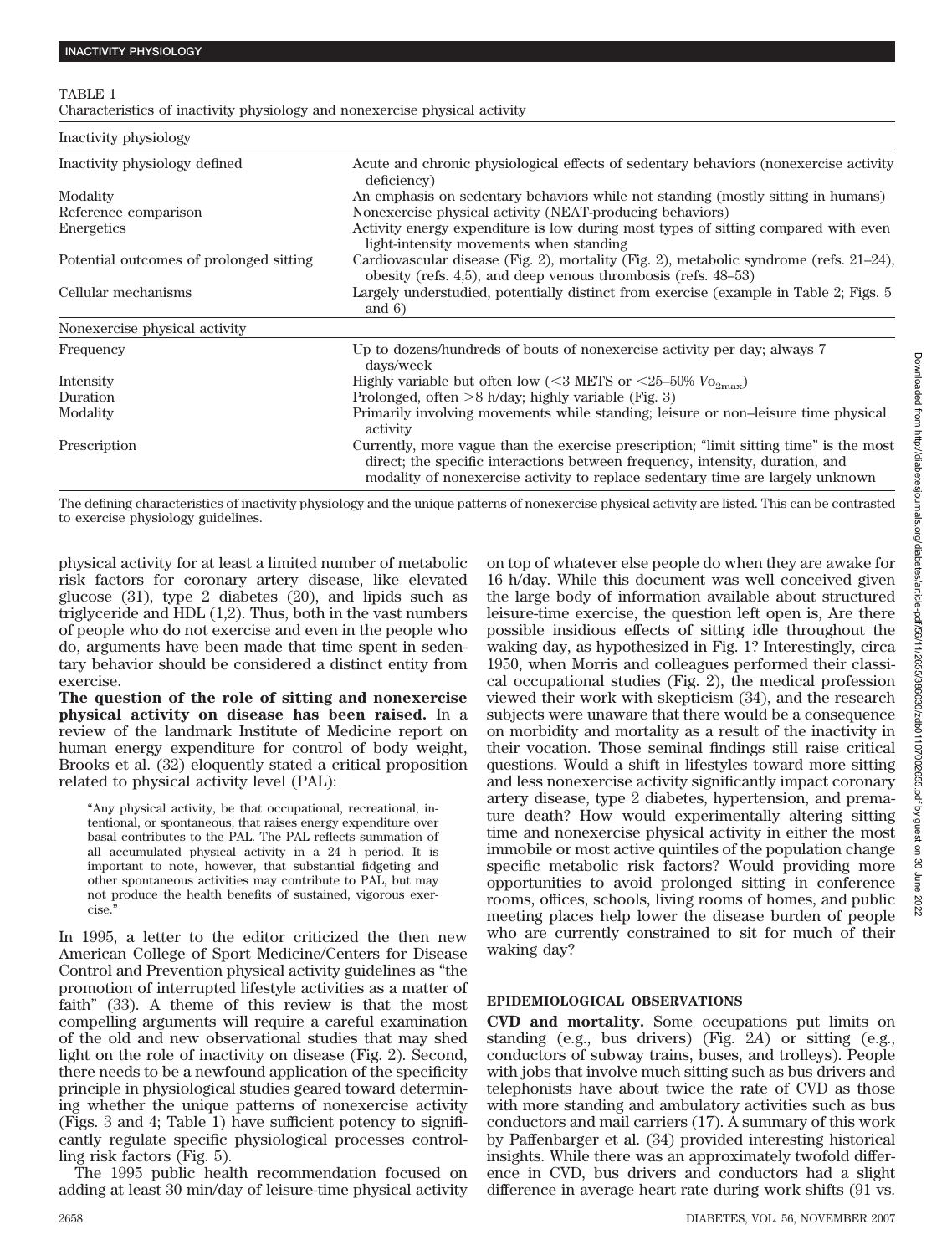106 bpm). When the conductors were not balancing themselves in a moving vehicle, they spent time ambulating intermittently. In the subgroup of men who were conductors on double-decker buses, they moved up stairs briefly throughout the day, and this would include more intense contractions. Even after accounting for trouser waist size as a measure of central body fat, the drivers still had higher rates of death from CVD (34). The most distinguishing characteristic was that drivers sat throughout almost the entirety of their 5.5-h shift.

Another fascinating finding (Fig. 2*B*) comes from studies of a more recent cohort study by Weller et al. (18). They related their estimation of daily sitting time to CVD mortality (Fig. 2*B*). Risk for CVD mortality was 2.7-fold greater in high sitters relative to that in low sitters. Manson et al. (16) concluded that prolonged sitting predicted increased cardiovascular risk in 73,743 women independently of age or recreational energy expenditure. Manini et al. (21) quantified total activity energy expenditure in elderly individuals with a PAL  $\langle 1.5 \text{ to } > 2 \text{ and found a}$ graded decrease in mortality across the three tertiles (Fig. 2*D*). Their questionnaires included both nonexercise and exercise types of activity. Since the amounts of vigorous exercise and walking for exercise were not different between tertiles (21), then by default, the difference in mortality risk was associated with nonexercise physical activity. Most recently, Matthews et al. (22) reported that there was a progressive inverse relationship between risk for all-cause mortality and nonexercise activity in Chinese women. That study also indicated a benefit of nonexercise activity independent of exercise. Taken together, these studies support the first, second, and fourth tenets stated above and demonstrate a significant impact of inactivity on par with relative risk of smoking and other concerns aggressively managed, like hypercholesterolemia (7). We suspect that historically we are just now at the inception for many more studies appearing in the literature testing the hypotheses raised by the inactivity physiology paradigm. If confirmed consistently in additional studies, the dire concern for people who do not exercise, or perhaps even if they do, is that they may develop more disease if they sit more and move less in everyday nonexercise activity in the future than they do now. Thus, it is plausible that the public health burden could expand because of the insidious effects of inactivity (NEAT deficiency). However, it is also important to emphasize that these were observational studies and that there have been too few translational studies in humans and animals providing mechanistic support or interventional evidence to support a stronger case for the cause-and-effect relationships.

**Metabolic syndrome risk factors and type 2 diabetes are associated with indexes of sedentary time.** Metabolic syndrome is a constellation of risk factors for CVD and type 2 diabetes, including plasma triglycerides, HDL cholesterol, plasma glucose, blood pressure, and central adiposity or waist girth. Studies have shown that the classification of people with metabolic syndrome (19,23– 25) and related metabolic risk factors (31,35–40), excessive adiposity or weight gain (5,15,41–46), poor glucose management in children with type 1 diabetes (47), and type 2 diabetes risk (20,26,35) have all been directly related to sitting time and/or inversely to low nonexercise activity. Estimations from prolonged TV and computer time led to the conclusion that too much sitting can more than double the risk for metabolic syndrome (19,23,24). Dunstan et al. (19) found that for each 1-h increase of TV

viewing per day, there was a 26% increase in the prevalence of metabolic syndrome in women. The magnitude of this negative effect per 1 h of sedentary TV time was about the same as the positive effect derived from 30 min of extra physical activity aimed at boosting health (19). TV time presumably involved sitting, because study participants were specifically asked about the duration of viewing the TV as the primary activity. Simultaneous house cleaning, cooking, or performing other physical activity while watching TV were excluded. It is important to point out that detriments in metabolic risk factors and disease outcomes due to physical inactivity are often independent of BMI or other markers for excess adiposity (19,20, 25,31,36–39). This latter point of independence with BMI is suggestive that specific effects of sitting may be caused by inactivity per se and are not just due to chronic changes in body composition (see LPL ACTIVITY, PLASMA TRIGLYCERIDE CLEARANCE BY SKELETAL MUSCLE, AND HDL CHOLESTEROL RESPONSES DURING INACTIVITY).

**Interactions between sedentary time and physical activity.** Correlation analysis revealed that a negligible amount of variance in leisure-time physical activity could be explained by the indexes of sedentary time (23,38,40). Independent from exercise, sedentary time predicts metabolic syndrome (19,23–25) and its components (19,20,23, 25,26,31,35–40). A recent study by Healy et al. (31) used accelerometry to more objectively assess movements throughout most of the day. Standing and sitting time were not measured directly with inclinometers. However, from their accelerometry analysis, there was evidence that their study cohort performed low-intensity nonexercise activity for at least 5–6 h/day. The effect of low-intensity activity on postprandial glucose concentration was independent of moderate-vigorous activity. Most interesting, the postprandial glucose concentration at 2 h appeared to have a direct and almost linear relationship across quartiles of sedentary time and an equally strong inverse relationship with the amount of low-intensity activity.

Taken together, the epidemiological studies reviewed above regarding mortality, coronary heart disease, diabetes, and specific metabolic risk factors are suggestive that inactivity (sitting) and low nonexercise activity may produce serious health problems, and this cannot simply be explained by exercise deficiency. The most direct evidence in the future for this important area could come from experimentation inducing more sitting time to directly determine mechanisms and whether there are plausible cause-and-effect relationships between inactivity (sitting) and metabolic risk factors.

## **DISTINCTIVE CHARACTERISTICS OF INACTIVITY PHYSIOLOGY**

**Patterns of nonexercise physical activity and sitting time.** There are many modalities of nonexercise activity (housework, puttering, shopping, vocational movements, etc.), but there are some common features (Table 1). The frequency and cumulative duration of nonexercise activity throughout the day is extremely high. People perform intermittent bouts of nonexercise activity throughout most of the waking day, 7 days/week, 365 days/year. In contrast, the frequency of exercise is more limited, generally to  $150$  min/week (30). In a fabulously comprehensive review by Bennett et al. (48), "sedentary " was defined in the physical activity literature as  $\langle 20 \rangle$  to  $\langle 150 \rangle$  min/week. As described above, almost everyone obtains much more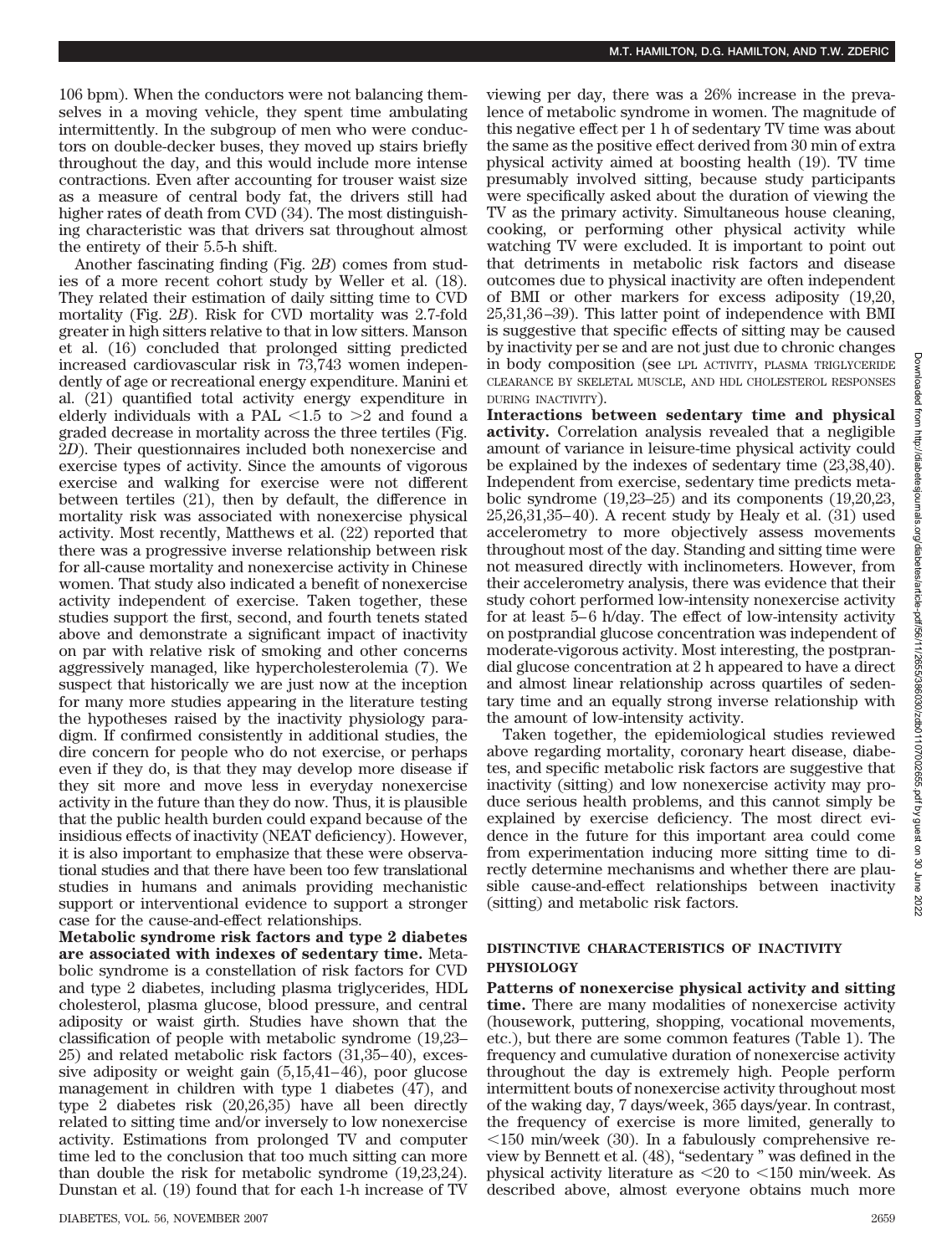than 20–150 min/week of nonexercise activity, and thus physical activity trials testing health benefits do not pertain to the effects of inactivity (sitting too much) and nonexercise activity. While the term "sedentary behavior" (5) helps capture this distinction, we aim to make this distinction even more explicit. Because the word sedentary has more frequently come to mean lack of exercise instead of the original Latin meaning of *sedere* (sit), we have moved toward using the word "inactivity " and have coined the term inactivity physiology (2) to minimize confusion and emphasize the distinctive characteristics between sitting too much or exercising too little.

Distinctive characteristics of nonexercise activity are illustrated with electromyogram patterns as an index of local contractile activity of skeletal muscle in the leg (Fig. 3*A*), inclinometers and accelerometers (Fig. 3*B*), and energy expenditure (Fig. 4). In the example shown (Fig. 3*A*), the subject took four steps in 1 min. Contractions were also required during standing while not stepping and for standing up from a chair. Nonexercise activity is required throughout much of the day (Fig. 3*B*). The patterns of inactivity (high sitting day) and high muscle fiber recruitment during nonexercise activity (high standing day) may potentially produce specific cellular signals regulating risk factors for disease. Translational studies seeking to identify a molecular reason to maintain a relatively high level of daily activity (1,2) have experimentally identified the specific role of local contractile activity in postural skeletal muscles on lipoprotein metabolism during periods of intermittent low-intensity ambulation and standing.

These pervasive patterns of sedentary behaviors and irregular nonexercise activity raise critical questions for research, but do not currently fit easily into existing public health recommendations. In clarifying the original 1995 guidelines (7), the recently updated American College of Sports Medicine/American Heart Association recommendation (49) explicitly addressed the concept of accumulating short bouts of physical activity because "there was confusion how short these bouts could be. For consistency and clarity, the minimum length of these short bouts is clarified as being 10 min." The recommendation currently states that the recommended minimum of aerobic activity is "in addition to" the frequent and routine nonexercise activities such as "taking out the trash," "walking to parking lot at store or office," and "walking around the home or office." The minimal intensity ("at least moderate") was also clarified. Defining moderate in relative terms to aerobic fitness, especially in older adults, was clarified as a noticeable increase in heart rate and breathing along with a perceived exertion of 5 or 6 on a 10-point scale (50). Importantly, the amount of nonexercise activity or sitting patterns is not addressed in any detail by the recommendation, and we believe this will be a critical issue for further research. However, the clarifications do help in separating how the public can distinguish between exercise and the distinctive sedentary and nonexercise activity behaviors illustrated in Fig. 3.

A major reason for our knowing less about inactivity and nonexercise activity than about structured exercise has been the practical hurdle of quantifying sitting time and patterns of spontaneous nonexercise movements. This is being overcome in part with better use of accelerometers and inclinometers. When people are standing up, there are generally movements, or at least light fidgetinglike movements (15,28). Critical for any confusion about



A

 $0.001$  EMG Ch<sub>2</sub>

**FIG. 3. Distinctive characteristics of patterns of inactivity and nonexercise physical activity (M.T.H., unpublished observations) are shown over a 1-min epoch (***A***) and during the workday (***B***).** *A***: Skeletal muscle recruitment during nonexercise physical activity by using electromyogram signals of a leg muscle during intermittent standing, brief stepping, sitting, and rising from a chair. This person took four steps and stood intermittently during this minute while at work and would not have been categorized as exercising. There was a silent signal while sitting, and this was quickly interrupted to stand up again to greet a visitor.** *B***: Quantification of postural allocation with inclinometer technology and ambulation with accelerometry averaged over hourly epochs within the same individual on two different days. The sensitivity of the accelerometer was arbitrarily set to accurately record stepping time above 1.0 mph. (Please see http://dx.doi.org/10.2337/db07-0882 for a high-quality digital represention of this figure.)**

dose-response issues is the fact that there is great variability within (Fig. 3*B*) and between individuals in patterns of sitting time and nonexercise movements (15,28,31,43–46). Biological determinants contribute to this (15,28). Lean and obese people stand and ambulate  $\sim$ 9 and  $\sim$ 6.5 h/day, respectively (15). Supporting the mass of the body in combination with spontaneous movement or very slow ambulation (1 mph) raises whole-body energy expenditure 2.5-fold more than when seated still (51). Nonexercise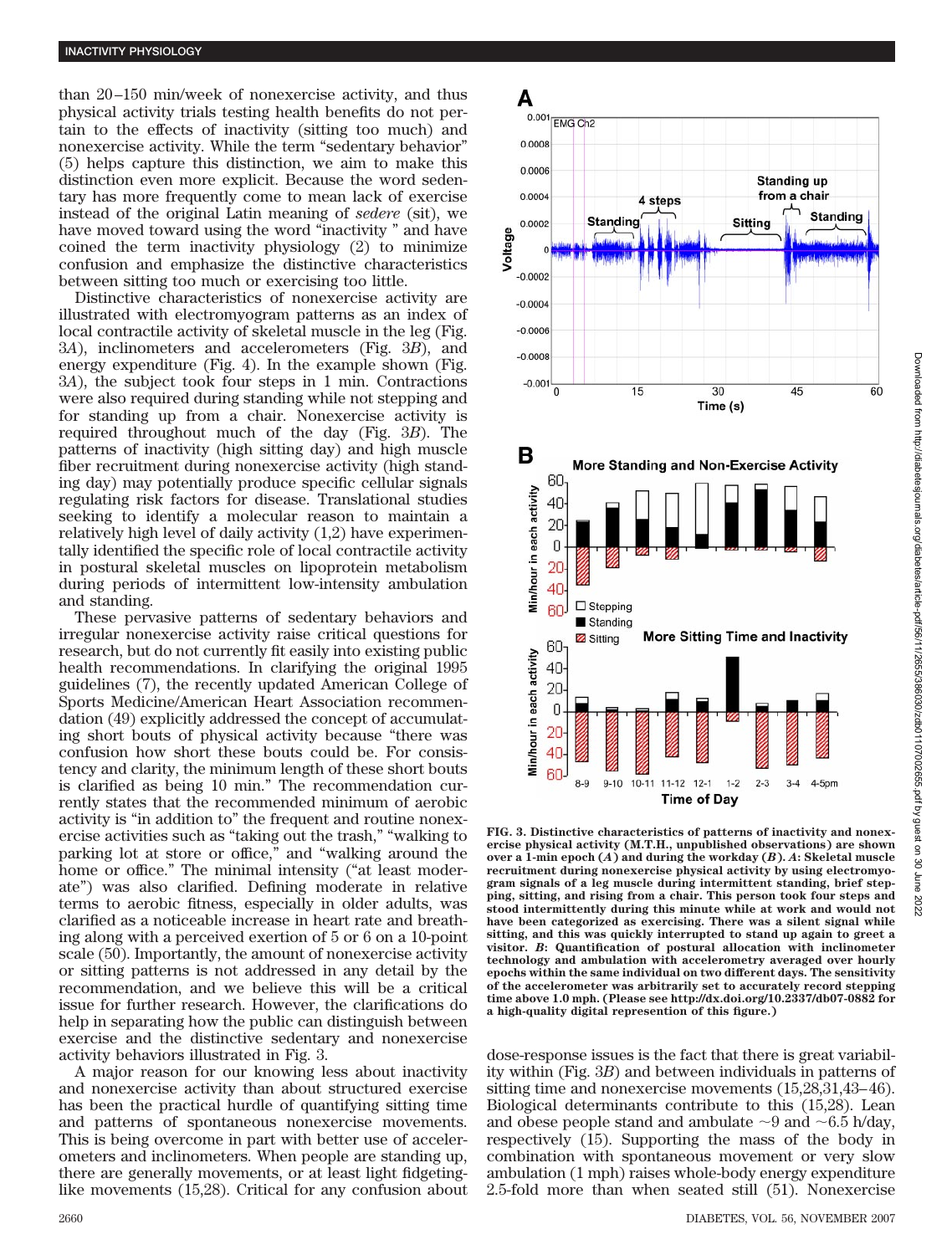movements decrease significantly as people age and become more sedentary (28). Thus, given the small differences in daily energy balance necessary to explain weight gain over many years (52), it is plausible that postural allocation plays a role in human obesity. A major question raised by the inactivity physiology paradigm is whether the typical person who already does not perform structured exercise regularly will have increased risks of diseases in the coming years as a result of too much sitting. If so, then a secondary question relates to the minimal and optimal patterns of nonexercise physical activity necessary to prevent specific metabolic concerns for specific cohorts, such as controlling glucose metabolism in people with diabetes or controlling triglycerides and HDL cholesterol in people with dyslipidemia. Understandably, there is no public campaign to limit sitting because inactivity physiology is still an emerging area of research and because

insufficient evidence may exist to justify sounding the

alarm at this point. **Specificity principle.** A cornerstone paradigm from years of exercise research has been the specificity principle; namely, that the magnitude and qualitative type of adaptive responses depend on the type of exercise training. It is axiomatic that the low resistances associated with aerobic endurance training will not produce the same responses as high-resistance weight training. Thus, people who desire to maximize strength will lift heavy weights and those who want to maximize endurance performance will run or bicycle long distances with a much lower resistance and greater duration. The stimulus to skeletal muscles, cardiovascular system, and other organs is vastly different when comparing different exercises. Thus, the corollary is that the underlying cellular regulatory mechanisms responsible for causing the adaptation must also be different. Although the cumulative weekly energy expenditure in people who exercise regularly is a small slice of the pie for total energy expenditure (Fig. 4*A*), there are nonetheless healthy benefits of exercise (7). Except for maybe weight control, most exercise physiologists would probably agree that there is something special about an exercise deficiency that may not necessarily be substituted for by any factor raising total body energy expenditure. For example, a drug or hormone raising basal metabolic rate 200–300 kcal/day would unlikely cause many of the exercise-like benefits such as increased maximal cardiac stroke volume and fatigue resistance. If one accepts this specificity principle for exercise deficiency, the logical corollary would be that a deficiency in the larger slice of the pie because of too little nonexercise physical activity (Fig. 4*A*) may also cause specific biological problems. Exercise of relatively shorter duration and greater intensity may or may not be able to substitute for a NEAT deficiency since nonexercise activity takes place over a far greater time span every day and continually interrupts sedentary time. This hypothesis is still largely untested, and further research is much needed. In summary, both exercise and nonexercise physical activity patterns may be healthy, but if one accepts the specificity principle, then one should not assume that people can simply replace nonexercise physical activity deficiency with a bolus of exercise a few times per week.

The cumulative number of the thousands of daily muscular contractions during nonexercise activity requires a greater energy demand than a bolus of continuous exercise (Fig. 4*B*). There is a wide range in the energy demand of NEAT (Fig. 4*B*). Even brisk walking 5 days/week or



**FIG. 4. Comparison of exercise physiology and inactivity physiology in relation to energy expenditure. Components of total energy expenditure (***A***) and the energy expended from exercise on top of NEAT (***B***). Exercise physiology examines responses to exercise and effects of stopping training. Exercise does not typically constitute the majority of activity energy expenditure even in regular exercisers. Nevertheless, consistent with the specificity principle, the slice of the energy demand in the pie graph (***A***) due to exercise (brisk walking at 4 mph for 60 min/day, 5 days/week) can be a significant supplement for boosting health above levels in untrained people by stimulating multiple specific cellular signals uniquely activated by acute or chronic exercise. It thus follows logically that the specificity principle also predicts that some physiological and biochemical responses induced by physical inactivity (shown as NEAT deficiency in** *A***) are not simply the opposite of the exercise responses. Activity energy expenditure (***B***) is the energy required above basal metabolic rate for exercise or other movement. Energy expenditure was derived from normative values for a reference person weighing 70 kg using a PAL of 1.85 (refs. 27, 87, and 88). NEAT is the most variable component of the total energy expenditure,** typically ranging from  $\sim 300$  to 2,000 kcal/day when comparing the **average of the estimate for the lowest and highest quartiles in total energy expenditure (refs. 27 and 32). (Please see http://dx.doi.org/ 10.2337/db07-0882 for a high-quality digital represention of this figure.)**

running 35 miles/week produces less energy expenditure (and fewer muscle contractions) than intermediate amounts of NEAT (Fig. 4*B*). The energy expenditure of "standing workers" was  $\sim$ 1,400 kcal/day for shop assistants or homemakers,  $\sim$  2,300 kcals/day for higher levels of intermittent daily activity involving some manual labor, and even higher values have been reported for strenuous professions requiring very high levels of effort such as lumberjacks (53). In contrast, seated workers with little option for muscular activity during weight-bearing movements expended  $\sim$ 700 kcals/day in activity, and chair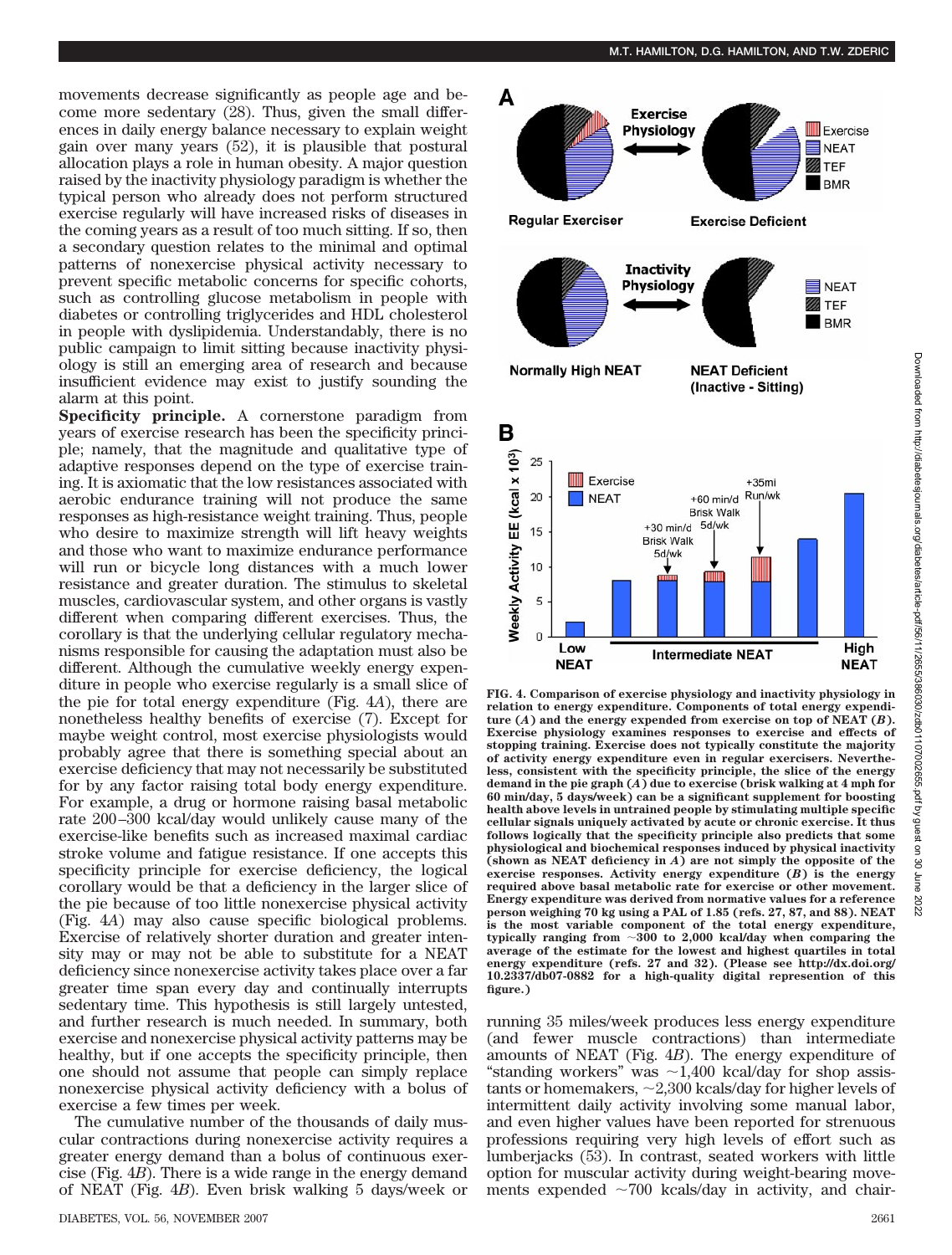bound individuals with less option for using muscles in normal life expend as little as 300 kcals/day in NEAT (27). Efforts are beginning to appear in the medical literature for practical strategies to encourage NEAT-enhancing behaviors (4).

## **CONTRASTING EXERCISE PHYSIOLOGY AND INACTIVITY PHYSIOLOGY**

**Molecular responses during inactivity.** It is easy to forget when studying behaviors (e.g., prolonged sitting) that statistical correlations with risk factors does not prove causation and that interventional studies are required to identify the actual stimuli causing a cellular regulatory mechanism to raise metabolic risk factors. If sitting really does cause disease, then specific cells within the muscles or other parts of the body must somehow sense and respond to stimuli triggered by prolonged sitting. We already know that when compared to a day of normal spontaneous standing/light ambulation, short periods of immobility either repress or stimulate the expression of dozens of genes (54). From global transcriptional analysis of the expression of thousands of genes, the expression of many genes were "switched on" and dozens of genes "switched off" during local contractile inactivity in postural muscles in the leg. Inactivity physiology research is only beginning to identify the molecules responsible for the aforementioned metabolic risk factors for coronary artery disease, such as the control of plasma lipoprotein metabolism (2).

**Deep venous thrombosis: a medical condition uniquely caused by too much acute sitting and not just lack of exercise.** Deep venous thrombosis (DVT) is an example for how too much sitting, not just too little structured exercise, can induce medical problems. DVT is a serious and potentially life-threatening condition where blood clots develop in the veins deep within idle leg muscles (55). The problem has long been known to be caused by prolonged sitting, as in the air raid shelters in London during World War II (55), in the 1950s when people began taking extended automobile journeys and flying on airplanes (56), and even during excessive TV viewing (57) or computer and video game use (58–60). Global transcriptional analysis in combination with biochemical information may reveal specific molecular responses within the legs explaining the risk for DVT during physical inactivity (T.W.Z., unpublished observations). Thus, DVT is a clear example for why limiting sitting time is a reasonable prescription for some medical conditions (Table 1). DVT prevention is also an example where light, intermittent, and frequent local muscle contractions in the legs might be an optimal physical activity recommendation for preventing this disorder unique to inactivity physiology.

**Human bed rest and prolonged inactivity in animals.** Current practice often attempts to limit bed rest following surgeries or injuries when medically possible. Three weeks of bed rest in otherwise healthy men (61) had a more profound impact on physical work capacity than did three decades of aging in the same men (62). Interestingly, the mechanism responsible for the decrease in maximal oxygen consumption during bed rest was due to stroke volume and cardiac output (61), whereas during aging the decrease was due to maximal oxygen extraction (62). Thus, bed rest studies reveal that routine nonexercise physical activity and/or standing in everyday life are

obviously important in human physiology. It may be tempting to infer from this that bed rest studies also offer insights about sitting too much because when people sit they are also immobile and have reduced NEAT. However, great caution is warranted because bed rest studies typically investigate the effects of lying down for several or more days (63,64). While we are unaware of evidence that 1 day of lying down would cause secondary physiological effects impinging upon metabolic events, several days of lying down uninterrupted may have widespread consequences. Others have reviewed the many physiological responses of bed rest, including a host of neural-humoral changes, orthostatic intolerance, skeletal muscle atrophy, disturbances in fluid balance, etc. (65). Application of the rat hindlimb unloading model over an 11-day period to identify mechanisms of lipid dysregulation during reduced standing/nonexercise ambulation have also had this concern (1) and thus have employed an intermittent phase each day where the rat is returned to the standing position. At least in rats, intermittent reloading was able to successfully prevent skeletal muscle atrophy (1) and adverse changes in both myocardial contractility (66) and the cerebral vasculature (67).

**Lipoprotein lipase function.** Lipoprotein lipase (LPL) regulation has served as the prototype both for understanding how skeletal muscle metabolism contributes directly to lipoprotein risk factors and for insights about how exercise and physical inactivity may impact disease outcomes, though for different cellular reasons. As far as we know, LPL is the first protein directly interacting with and regulating lipoproteins to be studied at the cellular level during physical inactivity (1–3,68,69), raising the possibility for other metabolic processes to be impaired during inactivity as well. Many studies have evaluated the metabolic consequences of altered LPL function. Low LPL has been associated with blunted plasma triglyceride uptake (1,70,71) and reduced plasma HDL levels (1,70). LPL may also have some effects on hypertension (72), diabetes-induced dyslipidemia (73), metabolic problems in aging (68), human metabolic syndrome (74,75), and coronary artery disease severity and incidence in many human studies (76,77). Positive effects of LPL on preventing diet-induced adiposity (78,79) and insulin resistance (78,80) have been reported but not in all models (81,82). Experimental elevations in LPL have been reported to reduce diabetic dyslipidemia and limit diet-induced atherosclerosis in transgenic rabbits (83).

**LPL responses during exercise.** Increased skeletal muscle LPL has been frequently reported following short-term exercise training (84,85). LPL activity was measured in six muscles after intensive training for 2 weeks. Exercise increased LPL activity 2- to 2.5-fold in the least oxidative regions of leg muscle (fast-twitch white [FTW] muscle type). This increase after run training was on top of the normal level present in nonexercising control rats with spontaneous standing/light ambulatory activity. The most oxidative postural leg muscles that already had high LPL due to nonexercise activity did not display any further increase in LPL after training. LPL mRNA gene expression and LPL protein levels were increased in tandem with the same patterns as for LPL activity. Furthermore, intense continuous electrical stimulation of the motor nerve to a predominantly FTW muscle for 1 month also increased LPL mRNA expression, protein, and activity approximately threefold. In both rats (85) and humans (84), the transient temporal pattern for LPL expression after stop-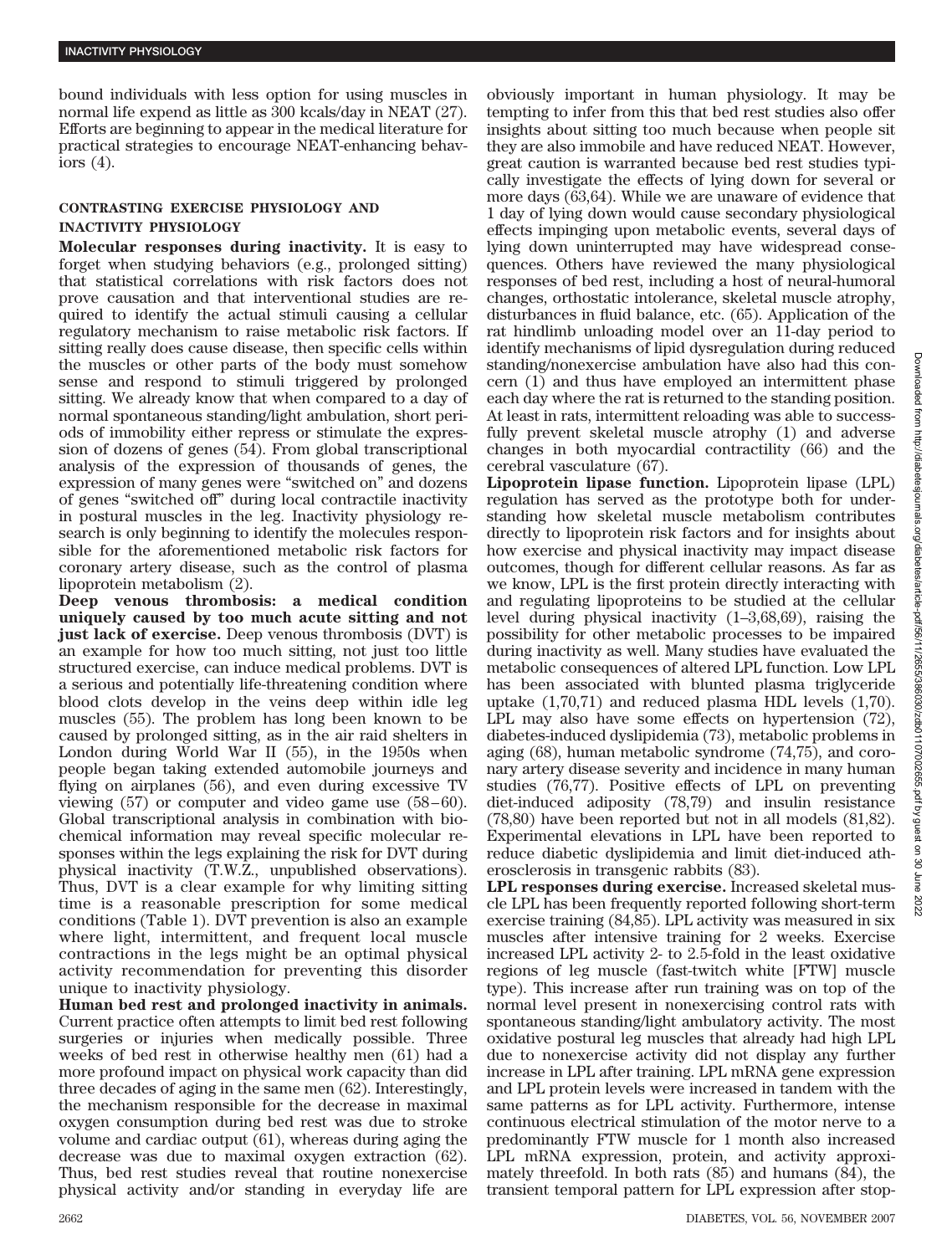

**FIG. 5. LPL activity in studies of inactivity (***A***) and exercise (***B***) physiology is summarized for three skeletal muscles (refs. 1 and 85).** *C* **and** *D***: Effects of reducing normal spontaneous standing/low-intensity ambulation on plasma triglyceride clearance by the fast-twitch red quadriceps** muscle (C) and plasma HDL cholesterol (D). A, C, and D: \*P < 0.05 between standing/ambulatory control and inactivity. B: \*P < 0.05 between **standing/ambulatory control and exercise. (Please see http://dx.doi.org/10.2337/db07-0882 for a high-quality digital represention of this figure.)**

ping exercise is consistent with a role for pretranslational regulation.

**LPL activity, plasma triglyceride clearance by skeletal muscle, and HDL cholesterol responses during inactivity.** Studies that have prevented standing and ambulatory activity of one or both of the hindlimbs of rats (1,3) have been reviewed in more detail elsewhere (2). The physical activity for the referent control group in these studies was limited to the normal spontaneous patterns of standing and intermittent light ambling of rats in the cage (no running wheels). Laboratory rats may perform standing activity as much as most humans (15), based on electromyogram studies revealing activity of  $\sim$ 8 h/day in the motor units required in the leg of nonexercised rats (29). The acute (1–18 h) and chronic (11 days) responses to inactivity were studied (1). Atrophy of skeletal muscle mass and alterations in food intake or body mass caused by complete loss of mobility were avoided because the chronic inactivity was intermittent for only one-half of each day (1). Remarkably, most of the LPL activity associated with microvasculature of the most oxidative muscles was lost within 1 day of inactivity (Fig. 5). The finding of a rapid loss of functional LPL activity was consistent in both male and female rats and also in mice. LPL activity started to decrease after  $\sim$ 4 h of inactivity, and effects were apparently complete within  $\sim$  18 h. The 12- and 6-h data are shown for hindlimb muscles in Figs. 5*A* and 6*A*, respectively. Consistent with LPL function, the clearance of plasma triglyceride by skeletal muscle was decreased significantly (Fig. 5*C*). Plasma HDL cholesterol concentration was  $\sim$ 20% lower in the inactive condition compared with that in the normally standing/ambulatory group after both 1 (Fig. 5*D*) and 11 (1) days.

The cellular mechanism for the loss of LPL is being studied in detail (1–3), and some of those findings are summarized here to illustrate the contrast between cellular reasons for an increase in LPL that can occur during exercise and the decrease in LPL during contractile inactivity. First, notice the type of muscle cells associated with changes in LPL in Fig. 5*A* and *B*. With inactivity, there was a profound decrease in LPL in the more oxidative types of muscle. On average, LPL activity decreased to only 10% that of controls (spontaneous standing and light ambulation associated with nonexercise activity of normally caged rats) after 12 h in the type of muscle recruited most frequently in everyday life (29). During normal physical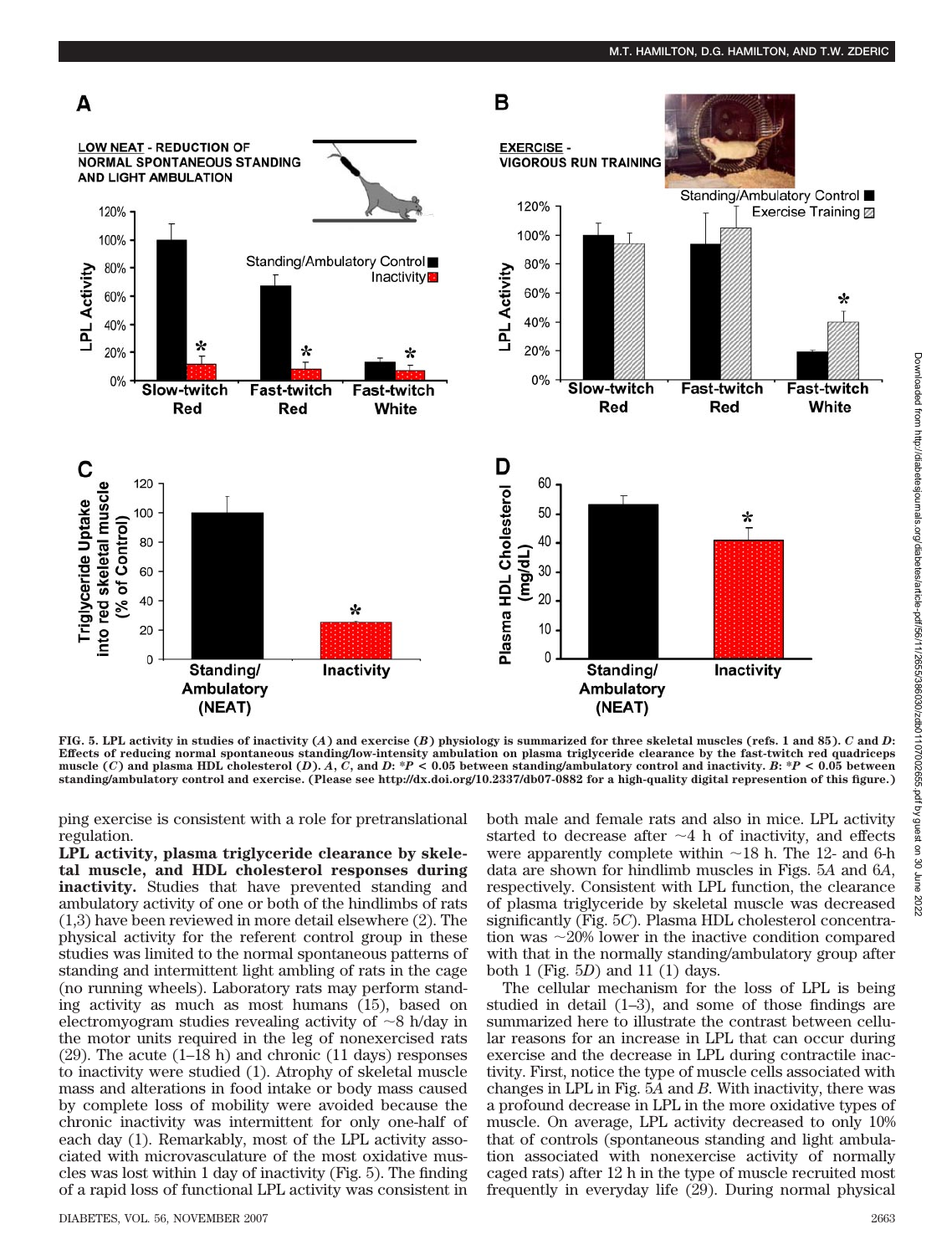

**FIG. 6. Studies identifying unique cellular responses to physical inactivity when standing/ambulatory time is limited. Acute administration of the transcription blocker actinomycin D was without effect on LPL in rats with a normally higher amount of nonexercise physical activity. Administering the transcription blocker at the initiation of acute inactivity prevented the fall in LPL activity, indicating that a gene is switched on, which is responsible for the lowering of LPL activity (***A***). Re-initiation of intermittent standing and very slow ambulation (0.3 mph) following 12 h of inactivity restored muscle LPL completely (***B***). Blocking transcription did not impair this process. Lowering of plasma triglyceride and free fatty acid during inactivity with nicotinic acid (NA) completely prevented the decrease in LPL caused by physical inactivity, while having no effect on LPL activity in muscles with normal spontaneous cage activity (***C***). Inhibition of several signaling pathways known previously to suppress LPL activity had no effect on the decrease in LPL activity caused by physical inactivity (***D***). Amg, aminoguanidine; HR-LPL, heparin-releasable LPL activity, which is the functional fraction of LPL activity residing on the surface of the capillary endothelium; iNOS, inducible nitric oxide synthase; NFB, nuclear factor-B; Ptx, SA, pentoxifylline/salicylic acid; TNF-**-**, tumor necrosis factor-**-**. (Please see http://dx.doi.org/10.2337/db07-0882 for a high-quality digital represention of this figure.)**

activity, when rats stood on the hindlimbs, LPL activity was significantly greater in the oxidative red muscle regions than in the FTW muscle regions. The lower levels of LPL in FTW muscle of control animals and the less impressive decrease during inactivity could be explained by the normally low level of recruitment (29) in this type of muscle.

The importance of local contractile activity was experimentally demonstrated in another model of inactivity where only one leg was prevented from bearing weight and where the expected decrease in LPL activity to only 5% that in controls in the most oxidative muscle regions was observed in the unloaded leg but not in the contralateral leg that still performed work (1). LPL also was not affected by changes in physical activity in continuously working skeletal muscle (diaphragm) and cardiac muscle. Thus, differential regulation of lipoproteins by LPL during experimentally induced inactivity and normal nonexercise physical activity is linked to local contractile activity and not a generalized response to the systemic energy demands.

**Stimuli signaling for suppression of LPL activity.** Studies with the transcriptional inhibitor actinomycin D (1) indicate that the process decreasing LPL during inactivity may be due to upregulation of a gene other than LPL that quickly switches off the functional LPL activity found on the capillary endothelium (Fig. 6*A*). The effects of the transcriptional blockade were specific to the inactive group because there was no effect on LPL in standing/ ambulatory rats. LPL was rapidly restored to normal within 4 h of intermittent standing and slow walking (Fig. 6*B*). This rapid increase in LPL activity was not limited by blockade of gene transcription. In seeking to begin to identify signaling events (Fig. 6*C* and *D*), nicotinic acid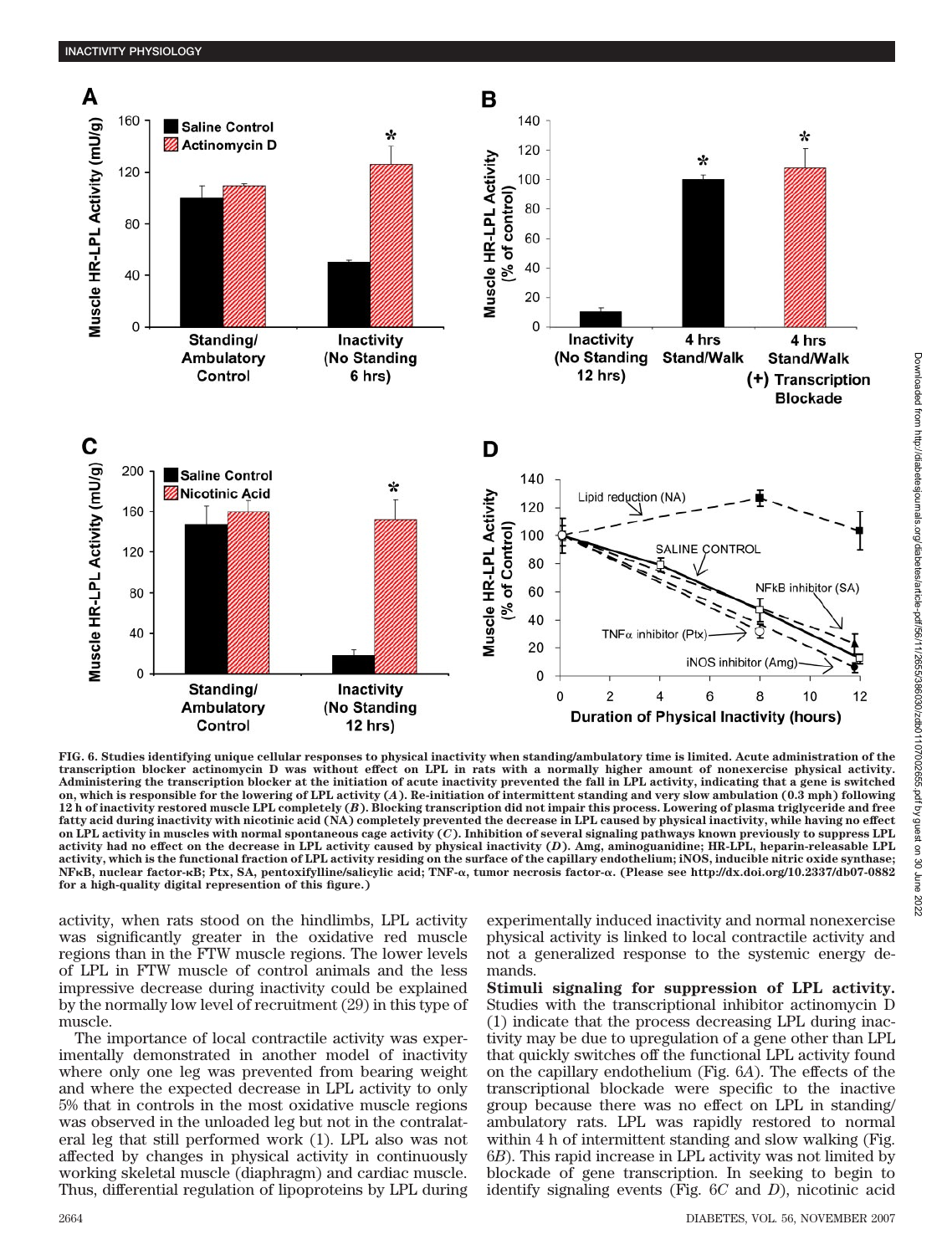TABLE 2

LPL studies indicate that the underlying cellular events during inactivity (NEAT deficiency) are distinct from the cellular events after exercise training

|                                | Inactivity mechanisms                                                                                                        | Exercise mechanisms                                                                                    |
|--------------------------------|------------------------------------------------------------------------------------------------------------------------------|--------------------------------------------------------------------------------------------------------|
| Comparison studied for LPL     | Inactivity (not standing) vs. normal spontaneous<br>intermittent standing/ambulation during<br>nonexercise physical activity | Exercise vs. normal nonexercise physical<br>activity (spontaneous intermittent<br>standing/ambulation) |
| Fiber type mostly affected     | Red oxidative muscle fibers have $\geq 10$ -fold<br>lower LPL activity during inactivity                                     | White glycolytic muscle fibers have<br>2.5-fold greater LPL activity after<br>exercise                 |
| LPL mRNA involvement           | No difference in LPL mRNA between inactive<br>and control                                                                    | LPL mRNA expression increases 2.5-fold<br>in multiple glycolytic muscles after<br>exercise             |
| Evidence of inhibitory pathway | Transcription of an inhibitory gene suppresses<br>LPL by a posttranslational mechanism                                       | No evidence for inhibitory gene                                                                        |

The mechanisms regulating LPL during physical inactivity ("Inactivity mechanisms" column) and during exercise training ("Exercise mechanisms" column) were studied in comparison with the same referent control group (i.e., normal Sprague-Dawley rats with only intermittent and spontaneous nonexercise physical activity). Table is redrawn from refs. 1,2,85.

(niacin) was a pharmacological compound particularly effective in completely preventing the loss of LPL activity. This and other findings with high-fat feeding led to the interpretation that there was an increased sensitivity to plasma lipids during physical inactivity, tending to decrease LPL activity in skeletal muscle (3). This has practical implications for understanding one reason why nicotinic acid has been so effective in lowering plasma triglycerides and raising HDL cholesterol in clinical cardiology for decades, and it supports a rationale for paying closer attention to unique aspects of inactivity physiology. **Contrast in LPL regulation during inactivity and exercise studies.** A central question to this whole issue of inactivity physiology and nonexercise activity deficiency is whether exercise operates by a different set of cellular mechanisms or simply that all effects of changes in physical activity operate along a continuum. Studies are beginning to appear in the literature (1–3) that are important for determining whether the regulation of the lipoprotein risk factors most commonly associated with metabolic syndrome and type 2 diabetes (plasma triglyceride and HDL cholesterol) in exercise physiology studies are not merely the mirror image of effects of the inactivity physiology studies (Fig. 5). Those studies are the first steps of research for the third tenet of the paradigm of inactivity physiology; i.e., inactivity is not the same as lack of exercise. This concept, proposed earlier (2), is that some of the specific cellular and molecular processes explaining the responses during inactivity physiology and exercise physiology are qualitatively different from each other and that sometimes the most potency is gained by maintaining daily low-intensity postural and ambulatory activity.

Table 2 lists examples for how the mechanisms driving LPL responses differ between inactivity physiology and exercise physiology. One day of inactivity had a severalfold greater change in LPL activity than the exercise training response. The effects of inactivity on LPL suppression were greatest in the most oxidative muscle regions. In contrast to inactivity, exercise by running the same type of rats increased LPL gene expression and LPL activity in the most glycolytic skeletal muscles and not in oxidative muscles (Fig. 5*B*). Both in studies of rats (85) and humans (84), vigorous exercise has consistently been shown to produce parallel increases in LPL mRNA expression and LPL protein. These two studies showed LPL gene expression rising within the hours after exercise and then falling transiently to normal levels by the next day. This temporal association is consistent with pretranslational regulation of LPL gene expression. LPL mRNA increased consistently by  $\sim$ 2.5 fold in four muscles after running and quickly returned to control levels by the next day after not running anymore (85). In contrast, neither acute (Fig. 5*A*) nor chronic (1) inactivity altered LPL mRNA gene expression (1,54) despite the marked decrease in LPL activity. Furthermore, the rapid restoration of LPL activity during 4 h of intermittent standing and very slow ambulation was not impaired during blockade of gene transcription (Fig. 6*B*). In summary, the magnitude of LPL suppression during inactivity after reducing standing/low-intensity ambulation was much greater than the increase after adding exercise on top of normal nonexercise physical activity. These studies support the specificity principle and the third tenet of inactivity physiology because the cellular responses to inactivity and exercise are qualitatively different.

### **CONCLUSIONS**

People spend too many hours in a waking day sitting for the scientific community to neglect the existing yet limited evidence that these behaviors may matter for metabolic diseases. Furthermore, there are too many hours of nonexercise physical activity in most people's lives to neglect the consequences of reducing this time or to not encourage efforts seeking to determine how this large volume of nonexercise physical activity should fit into public health recommendations in the near future. Sitting time and nonexercise activity have been linked in epidemiological studies to rates of metabolic syndrome, type 2 diabetes, obesity, and CVD. This obviously raises the pressing need for interventional studies to more conclusively test for specific negative metabolic effects of prolonged sitting or to compare and contrast the potential benefits of daily nonexercise physical activity and structured exercise. Translational studies are needed at multiple levels, ranging from cellular research determining whether there are plausible mechanisms regulating risk factors to more epidemiological research identifying clinical outcomes in diverse populations. As one example, the limited existing evidence indicates that inactivity quickly engages signals for specific molecular responses contributing to poor lipid metabolism by suppression of skeletal muscle LPL activ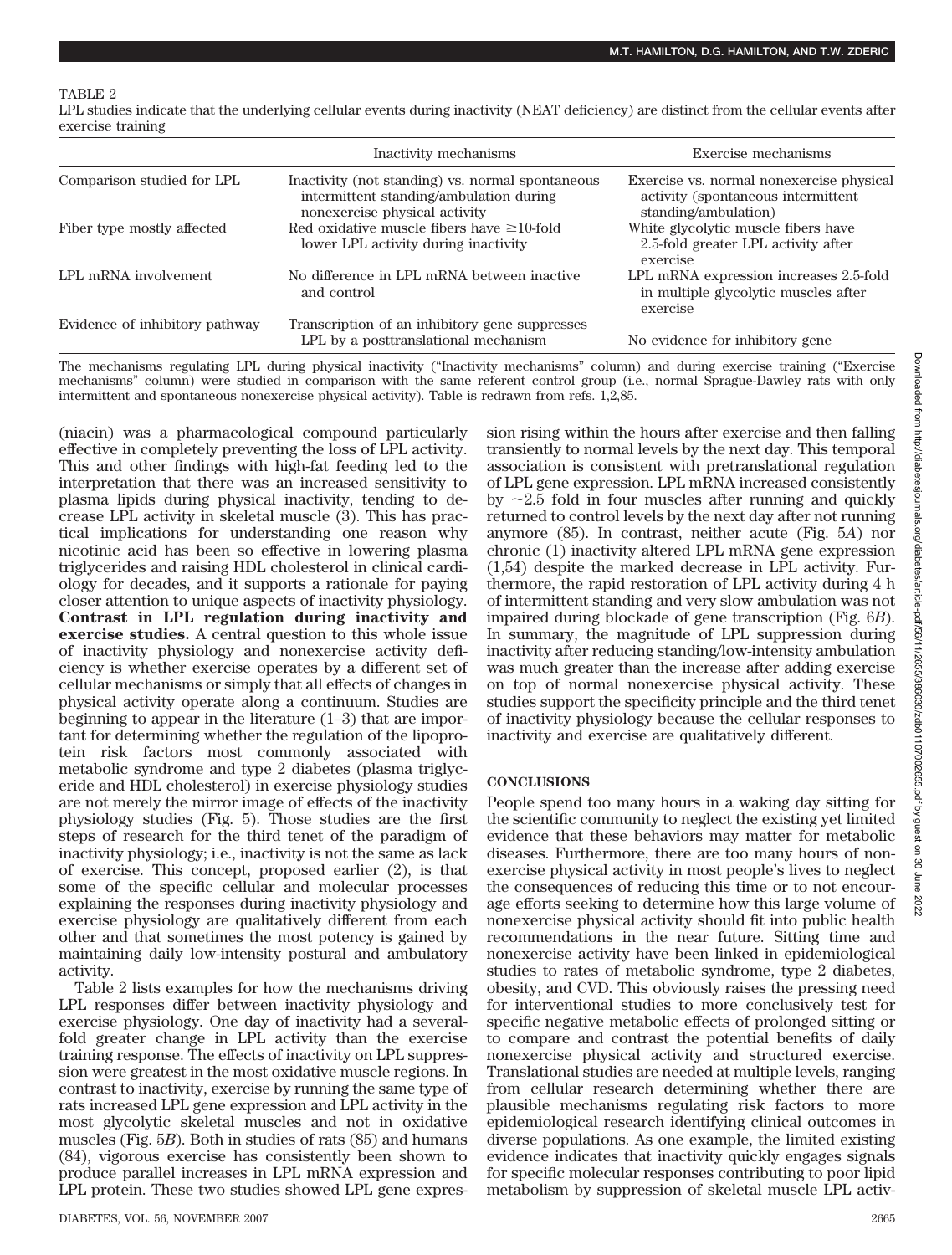ity. Given the ubiquitous and strong support for the specificity principle that various forms of physical activity produce unique cellular signals and physiological responses, it is reasonable to suspect that studies elucidating the qualitative and quantitative biochemical and clinical effects of sitting too much will yield fascinating insights.

#### **ACKNOWLEDGMENTS**

This study was supported by financial support from the National Institutes of Health Grants HL52490 and HL70482.

We thank the critical feedback from our colleagues Drs. Owen and Dunstar.

#### **REFERENCES**

- 1. Bey L, Hamilton MT: Suppression of skeletal muscle lipoprotein lipase activity during physical inactivity: a molecular reason to maintain daily low-intensity activity. *J Physiol* 551:673–682, 2003
- 2. Hamilton MT, Hamilton DG, Zderic TW: Exercise physiology versus inactivity physiology: an essential concept for understanding lipoprotein lipase regulation. *Exerc Sport Sci Rev* 32:161–166, 2004
- 3. Zderic TW, Hamilton MT: Physical inactivity amplifies the sensitivity of skeletal muscle to the lipid-induced downregulation of lipoprotein lipase activity. *J Appl Physiol* 100:249–257, 2006
- 4. Levine JA, Vander Weg MW, Hill JO, Klesges RC: Non-exercise activity thermogenesis: the crouching tiger hidden dragon of societal weight gain. *Arterioscler Thromb Vasc Biol* 26:729–736, 2006
- 5. Owen N, Leslie E, Salmon J, Fotheringham MJ: Environmental determinants of physical activity and sedentary behavior. *Exerc Sport Sci Rev* 28:153–158, 2000
- 6. Niebauer J, Hambrecht R, Velich T, Hauer K, Marburger C, Kalberer B, Weiss C, von Hodenberg E, Schlierf G, Schuler G, Zimmermann R, Kubler W: Attenuated progression of coronary artery disease after 6 years of multifactorial risk intervention: role of physical exercise. *Circulation* 96:2534–2541, 1997
- 7. Pate RR, Pratt M, Blair SN, Haskell WL, Macera CA, Bouchard C, Buchner D, Ettinger W, Heath GW, King AC, et al: Physical activity and public health: a recommendation from the Centers for Disease Control and Prevention and the American College of Sports Medicine. *JAMA* 273:402– 407, 1995
- 8. Church TS, Earnest CP, Skinner JS, Blair SN: Effects of different doses of physical activity on cardiorespiratory fitness among sedentary, overweight or obese postmenopausal women with elevated blood pressure: a randomized controlled trial. *JAMA* 297:2081–2091, 2007
- 9. Slentz CA, Houmard JA, Kraus WE: Modest exercise prevents the progressive disease associated with physical inactivity. *Exerc Sport Sci Rev* 35:18–23, 2007
- 10. Kraus WE, Houmard JA, Duscha BD, Knetzger KJ, Wharton MB, McCartney JS, Bales CW, Henes S, Samsa GP, Otvos JD, Kulkarni KR, Slentz CA: Effects of the amount and intensity of exercise on plasma lipoproteins. *N Engl J Med* 347:1483–1492, 2002
- 11. Brooks GA, Fahey TD, White TP, Baldwin KP: *Exercise Physiology: Human Bioenergetics and Its Application.* New York, McGraw-Hill, 2004
- 12. Mcardle WD, Katch FI, Katch VL: *Exercise Physiology.* Philadelphia, Lippincott Williams & Wilkins, 2006
- 13. Powers SK, Howley ET: *Exercise Physiology Theory Application to Fitness and Performance.* New York, McGraw-Hill, 2004
- 14. Tipton CM (Ed.): *ACSM's Advanced Exercise Physiology.* Philadelphia, Lippincott Williams & Wilkins. 2006
- 15. Levine JA, Lanningham-Foster LM, McCrady SK, Krizan AC, Olson LR, Kane PH, Jensen MD, Clark MM: Interindividual variation in posture allocation: possible role in human obesity. *Science* 307:584–586, 2005
- 16. Manson JE, Greenland P, LaCroix AZ, Stefanick ML, Mouton CP, Oberman A, Perri MG, Sheps DS, Pettinger MB, Siscovick DS: Walking compared with vigorous exercise for the prevention of cardiovascular events in women. *N Engl J Med* 347:716–725, 2002
- 17. Morris JN, Heady JA, Raffle PA, Roberts CG, Parks JW: Coronary heartdisease and physical activity of work. *Lancet* 265:1053–1057, 1953
- 18. Weller I, Corey P: The impact of excluding non-leisure energy expenditure on the relation between physical activity and mortality in women. *Epidemiology* 9:632–635, 1998
- 19. Dunstan DW, Salmon J, Owen N, Armstrong T, Zimmet PZ, Welborn TA,

Cameron AJ, Dwyer T, Jolley D, Shaw JE; AusDiab Steering Committee: Associations of TV viewing and physical activity with the metabolic syndrome in Australian adults. *Diabetologia* 48:2254–2261, 2005

- 20. Hu FB, Leitzmann MF, Stampfer MJ, Colditz GA, Willett WC, Rimm EB: Physical activity and TV watching in relation to risk for type 2 diabetes mellitus in men. *Arch Intern Med* 161:1542–1548, 2001
- 21. Manini TM, Everhart JE, Patel KV, Schoeller DA, Colbert LH, Visser M, Tylavsky F, Bauer DC, Goodpaster BH, Harris TB: Daily activity energy expenditure and mortality among older adults. *JAMA* 296:171–179, 2006
- 22. Matthews CE, Jurj AL, Shu XO, Li HL, Yang G, Li Q, Gao YT, Zheng W: Influence of exercise, walking, cycling, and overall nonexercise physical activity on mortality in Chinese women. *Am J Epidemiol* 165:1343–1350, 2007
- 23. Bertrais S, Beyeme-Ondoua JP, Czernichow S, Galan P, Hercberg S, Oppert JM: Sedentary behaviors, physical activity, and metabolic syndrome in middle-aged French subjects. *Obes Res* 13:936–944, 2005
- 24. Ford ES, Kohl HW 3rd, Mokdad AH, Ajani UA: Sedentary behavior, physical activity, and the metabolic syndrome among U.S. adults. *Obes Res* 13:608–614, 2005
- 25. Gao X, Nelson ME, Tucker KL: Television viewing is associated with prevalence of metabolic syndrome in Hispanic elders. *Diabetes Care* 30:694–700, 2007
- 26. Hu FB, Li TY, Colditz GA, Willett WC, Manson JE: Television watching and other sedentary behaviors in relation to risk of obesity and type 2 diabetes mellitus in women. *JAMA* 289:1785–1791, 2003
- 27. Black AE, Coward WA, Cole TJ, Prentice AM: Human energy expenditure in affluent societies: an analysis of 574 doubly-labelled water measurements. *Eur J Clin Nutr* 50:72–92, 1996
- 28. Harris AM, Lanningham-Foster LM, McCrady SK, Levine JA: Nonexercise movement in elderly compared with young people. *Am J Physiol Endocrinol Metab* 292:E1207–E1212, 2007
- 29. Hennig R, Lømo T: Firing patterns of motor units in normal rats. *Nature* 314:164–166, 1985
- 30. Kruger J, Yore MM, Kohl HW 3rd: Leisure-time physical activity patterns by weight control status: 1999–2002 NHANES. *Med Sci Sports Exerc* 39:788– 795, 2007
- 31. Healy GN, Dunstan DW, Salmon J, Cerin E, Shaw JE, Zimmet PZ, Owen N: Objectively measured light-intensity physical activity is independently associated with 2-h plasma glucose. *Diabetes Care* 1384–1389, 2007
- 32. Brooks GA, Butte NF, Rand WM, Flatt JP, Caballero B: Chronicle of the Institute of Medicine physical activity recommendation: how a physical activity recommendation came to be among dietary recommendations. *Am J Clin Nutr* 79:921S–930S, 2004
- 33. Winett RA: Physical activity and public health. *JAMA* 274:534–535, 1995
- 34. Paffenbarger RS Jr, Blair SN, Lee IM: A history of physical activity, cardiovascular health and longevity: the scientific contributions of Jeremy N Morris, DSc, DPH, FRCP. *Int J Epidemiol* 30:1184–1192, 2001
- 35. Dunstan DW, Salmon J, Owen N, Armstrong T, Zimmet PZ, Welborn TA, Cameron AJ, Dwyer T, Jolley D, Shaw JE, the AusDiab Steering Committee: Physical activity and TV viewing in relation to risk of undiagnosed abnormal glucose metabolism in adults. *Diabetes Care* 27:2603–2609, 2004
- 36. Dunstan DW, Salmon J, Healy GN, Shaw JE, Jolley D, Zimmet PZ, Owen N, the AusDiab Steering Committee: Association of TV viewing with fasting and 2-h postchallenge plasma glucose levels in adults without diagnosed diabetes. *Diabetes Care* 30:516–522, 2007
- 37. Fung TT, Hu FB, Yu J, Chu NF, Spiegelman D, Tofler GH, Willett WC, Rimm EB: Leisure-time physical activity, TV watching, and plasma biomarkers of obesity and cardiovascular disease risk. *Am J Epidemiol* 152:1171–1178, 2000
- 38. Gustat J, Srinivasan SR, Elkasabany A, Berenson GS: Relation of self-rated measures of physical activity to multiple risk factors of insulin resistance syndrome in young adults: the Bogalusa Heart Study. *J Clin Epidemiol* 55:997–1006, 2002
- 39. Jakes RW, Day NE, Khaw KT, Luben R, Oakes S, Welch A, Bingham S, Wareham NJ: Television viewing and low participation in vigorous recreation are independently associated with obesity and markers of cardiovascular disease risk: EPIC-Norfolk population-based study. *Eur J Clin Nutr* 57:1089–1096, 2003
- 40. Kronenberg F, Pereira MA, Schmitz MK, Arnett DK, Evenson KR, Crapo RO, Jensen RL, Burke GL, Sholinsky P, Ellison RC, Hunt SC: Influence of leisure time physical activity and TV watching on atherosclerosis risk factors in the NHLBI Family Heart Study. *Atherosclerosis* 153:433–443, 2000
- 41. Brown WJ, Williams L, Ford JH, Ball K, Dobson AJ: Identifying the energy gap: magnitude and determinants of 5-year weight gain in midage women. *Obes Res* 13:1431–1441, 2005
- 42. Salmon J, Bauman A, Crawford D, Timperio A, Owen N: The association